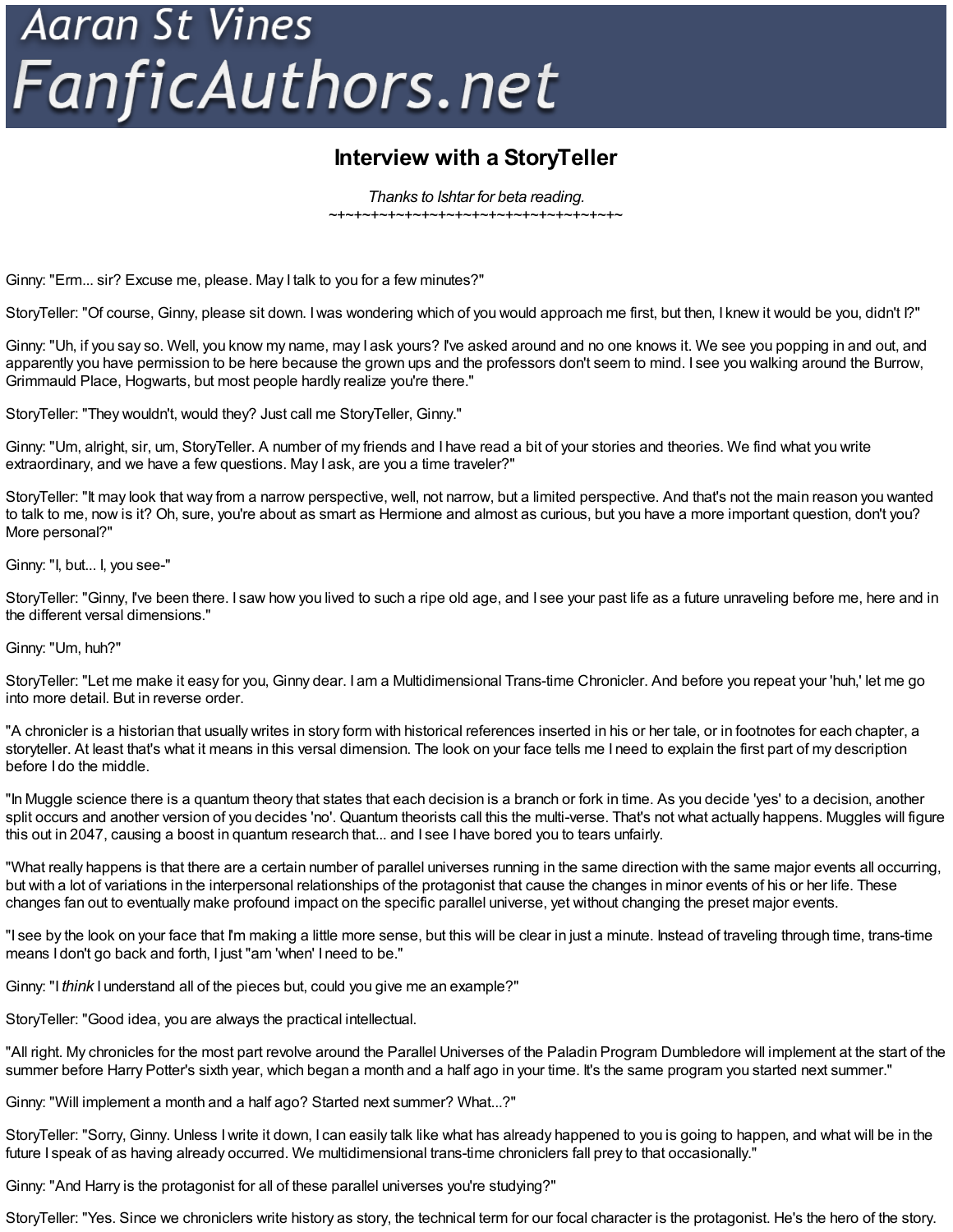The major events in the Paladin Parallel universes I am chronicling all happen in Paladin versal dimensions - the Death Eater assault on the Granger family, the Paladin program and the acceleration potions series, Aberration Day, the Day of Infamy - all occur in these versal dimensions I'm studying now."

Ginny: "Day of Infamy?"

StoryTeller: "Oh, that's right, that day hasn't happened to you yet. It's only the sixth of August 1996 when you are now, that happened on August 25th in nineteen days.

"Anyway, these major events happen in each Paladin Parallel Universe, or it wouldn't be a part of this series of chronicles, now would it? What makes each versal chronicle different has to do with the minor events that happen to the protagonist has he discovers love.

"Ginny, you are the 'Great Scott, Potter, This is War' Ginny Weasley aren't you, not the 'Granger Defense' Ginny, right?"

Ginny: "Um, yes. The 'Great Scott, Potter' Ginny. Hold it. Wait; there's more than one of me?"

StoryTeller: "Yes. You see you are Harry's girlfriend in 'Great Scott, Potter,' but Hermione is Harry's girl in 'The Granger Defense'."

Ginny: "Hermione! Why, I'll... I'll hex her 'til her teeth grow back out! I've told her everything and she's going to..."

StoryTeller: "Ginny, Gin-Gin. *Your* Hermione won't know what you're talking about. She's mad for Ron and will always be so, even though there will be a few rough times ahead for them. Please let me continue.

"In 'Great Scott, Potter' you'll be the love of Harry's life, Hermione is with Ron and, well, the rest of your friends and brothers end up with a number of different people many don't expect. The 'Granger Defense' Ginny loves Harry like a brother and is fiercely loyal to him, but loves another man who adores her, cherishes her, and makes her so very happy.

Ginny: "Oh, well, as long as I get my Harry, but I am sad for the other me's. That's so strange to say. Oh, no. You won't put another me with Draco, or Crabbe or Goyle, will you?"

StoryTeller: "Gin, I look on you as the daughter I never had. I can promise that all of you Ginnys will eventually be rapturously happy and in love with young men of the highest caliber. They will all be forthright, upstanding, defenders of the Light. Right after Harry, you and Hermione are the ones who will end up the happiest.

"As I said, all of the Parallel Paladin Universes will have the Paladin Program, Harry will be a Spell Monger, and he will fight Cornelius Fudge and the *Daily Prophet* almost as hard as he fights Voldemort.

"The different girls Harry loves in each versal demension will have a significant impact on his life, as it should be. The fact that Hermione is almost two years older than you, but only one year ahead of you in school, will make a major difference in subsequent events, but not change the hallmark occurrences. Every girl he loves in the different versal dimensions will change his experiences in life, but he'll still be the great and kind defender of all that is good, and scourge of all things evil.

"Gin, I can promise that all of you Ginnys will endure only the usual teenaged angst, nothing too traumatic or upsetting, but there will be a few close calls. And in 'Great Scott, Potter' you eventually end up with Harry."

Ginny: "Eventually?! Well, if he's going to be mine, I'm just going to go up to him the next time I see him and snog him to the ground and back up to the clouds, and-"

StoryTeller: *" Obliviate* ! There. Ginny, forget going after Harry. It won't happen right away. Now, we were talking about different parallel universes, weren't we?"

Ginny: "But StoryTeller, you say you chronicle the history, but if you promise me these things for my multidimensional self, how can you promise... how can you assure me...?"

StoryTeller: "Calm down, I span the multidimensions. I*write down* the stories, the history. I don't make it happen. I just record it so others can learn from it."

Ginny: "That's a big job! How can we repay you for this?"

StoryTeller: "You owe me nothing for this, but if you like, you could put in a good word to your friends; jot a favorable review perhaps. It does help to be appreciated."

Ginny: "Well, I have a lot to think about. Er, thank you for talking to me. I feel assured, although it's almost like I've been obliviated since my confidence is higher than my understanding. Um, Iwonder how I can explain this to my friends?"

StoryTeller: "How about if Iwrite it down in a question-and-answer format with the name of each speaker before each quotation, and our words there verbatim? That way all of your friends can read what we've discussed."

Ginny: "That should work."

StoryTeller: "I hope so."